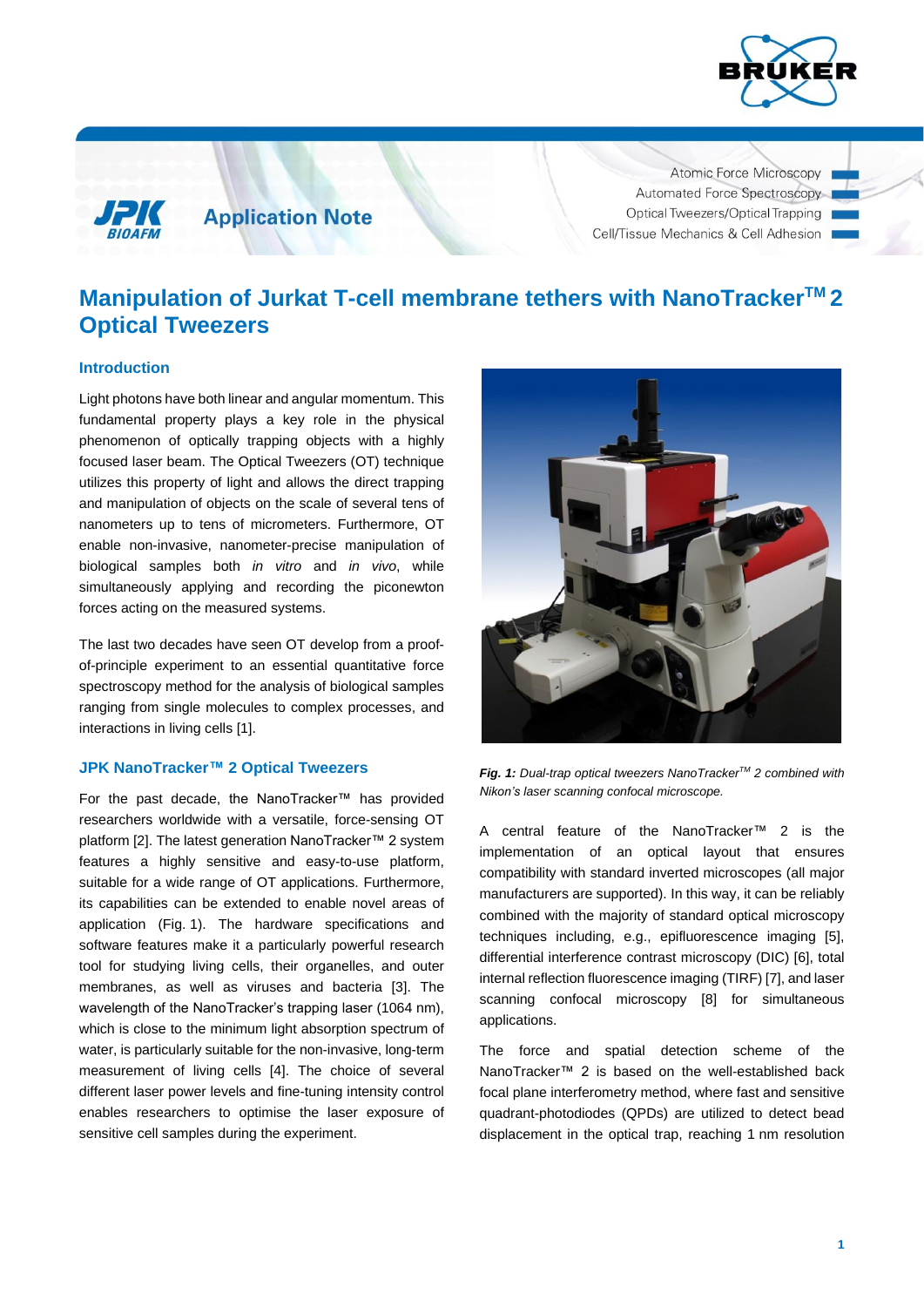

*Fig. 2: Pulling membrane tethers with a NanoTracker™ 2. A bead is attached to the membrane of a cell (A). Pulling it away from the cell surface results in the formation of so-called membrane tethers (B). The characteristic forces F<sup>t</sup> (tether formation force) and F<sup>p</sup> (plateau force) allow the calculation of mechanical membrane characteristics (C).*

and sub-piconewton forces at megahertz sampling rates [9]. Accessories, specifically developed for handling cell samples, such as the PetriDishHeater<sup>™</sup> or LaminarFlowCell Heater™, make the NanoTracker™ 2 a truly universal tool for live cell applications.

#### **Cell membrane properties**

Due to the complex nature of the cellular environment, performing quantitative force spectroscopy on living cells is still a challenging task. However, studies focusing on the mechanical properties of cells, their sub-cellular organelles, and the cell's molecular components are becoming more frequent [10].

One important aspect of live cell research is the characterization of lipid membrane properties, which play an important role in regulating cellular mechanobiology, e.g., shape, motility, division, and differentiation.

The outer cell membrane is a highly complex structure consisting of a lipid bilayer and sterol molecules with embedded isolated or clustered proteins. It fulfills a variety of functions and directly interacts with other cellular components and organelles via the cytoskeleton.

The mechanical properties of the cell membrane (tension, viscosity) are essential for many processes. An important method for investigating cell membrane elasticity is pulling out long nanotubes known as membrane tethers [11]. Tethers can be either spontaneously formed by cells or artificially extracted (pulled) from the cell surface by applying a local force.

Formation of a membrane tether is achieved by attaching an optically trapped polystyrene or silica microparticle to the membrane and moving either the sample stage or the trap itself (Fig. 2). The force spectroscopy curves obtained can be analyzed using models to determine the mechanical properties of the cell membrane [12,13].

Typically, the so-called tether formation force  $F_t$  must be exceeded for a tether to form. This threshold can be ascribed to the membrane-cytoskeleton interactions that need to be overcome. A lower force plateau is then reached where the tether is elongated at a constant force as membrane reservoirs on the cell surface provide material for the growing tube. The typical force spectroscopy curve of a tether pulling process is displayed in Fig. 2C. The plateau force  $F_p$  depends on the tether elongation speed and increases for higher velocities. Knowing  $F_n$  and the pulling velocity  $v$  allows the calculation of the effective membrane viscosity  $\eta_{eff}$  [12], where  $F_0$  is the force required to hold the tether stable at zero velocity ( $v = 0$ ) and  $R$  is the tether's cross-sectional radius:

$$
\eta_{eff} = \frac{F_p - F_0}{2\pi v} \quad (1)
$$

and the effective membrane tension  $\gamma_{eff}$  [10]:

$$
\gamma_{eff} = \frac{F_p - F_0}{4\pi R} \quad (2)
$$

Results from tether formation experiments have provided detailed insight into mechanisms as diverse as cell motility, vesicle trafficking and intercellular signaling, and are currently the focus of many research labs [14].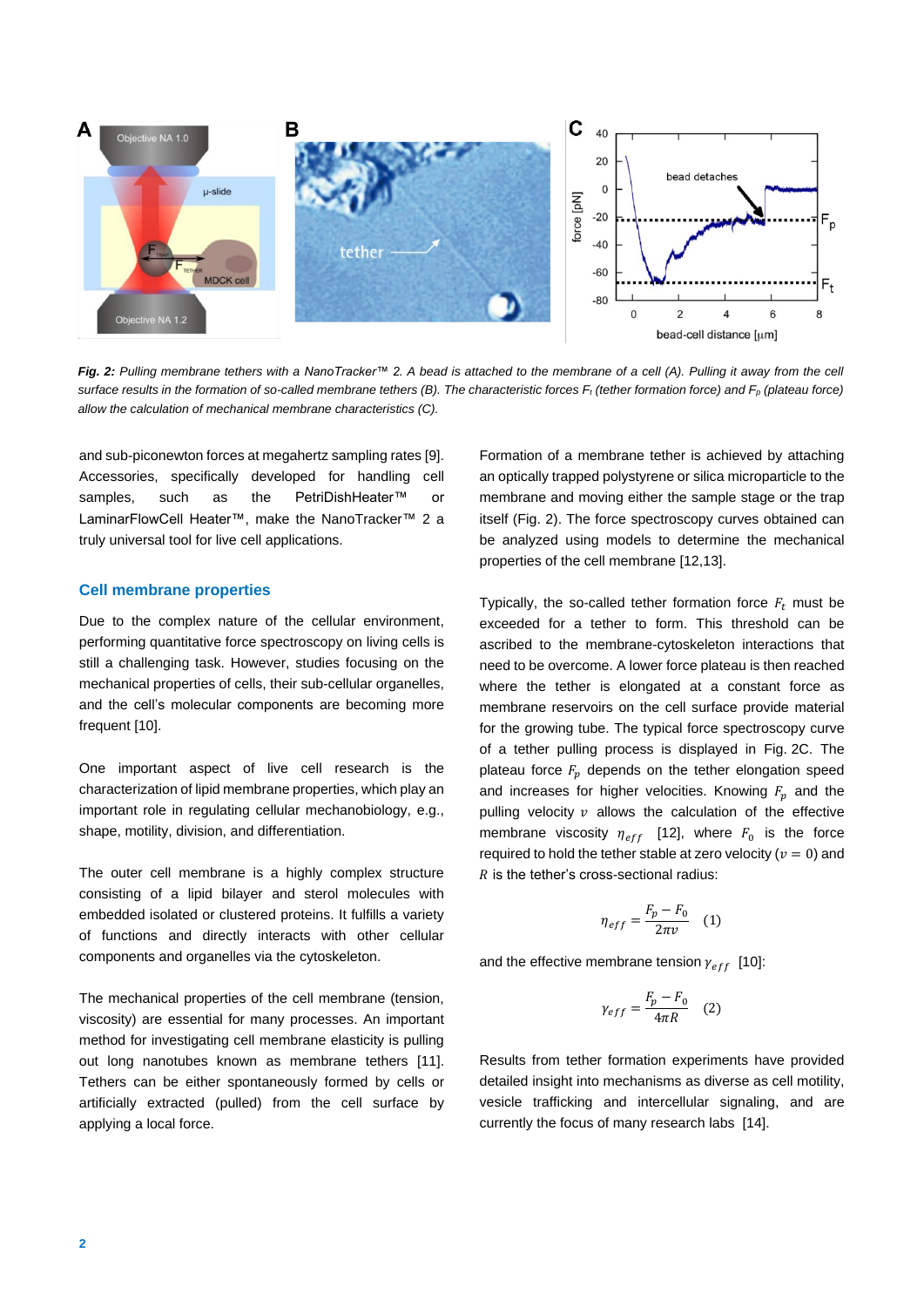#### **Pulling membrane tethers from Jurkat T-cells**

NanoTracker™ 2 optical tweezers integrated into a Zeiss Axio Vert.A1 inverted microscope were used to pull membrane tethers from living Jurkat T-cells. The optical tweezers setup was as follows: 1064 nm continuous wave trapping laser (3 W maximum power); two independently steerable optical traps, where one trap is controlled by a piezo-mirror and the other by acousto-optic deflectors (AODs); a sample nano-positioning module with a scan range of 100×100×100 µm (piezo table); and two state-ofthe-art QPDs for simultaneous and independent detection in both traps. To maintain the Jurkat cells under appropriate physiological conditions, they were kept in a designated incubator at 37 ˚C and in a suitable cell growth medium at all times. Directly before the force spectroscopy experiments with the NanoTracker™ 2, 100-200 µl of the cell suspension were diluted with a pre-warmed phosphatebuffered saline (PBS) buffer to a final volume of 1-2 ml in a glass bottom Petri dish (35 mm diameter). The sample was then placed in a PetriDishHeater™, which kept the cells at the required physiological temperature at all times during tweezing experiments.

An example of a typical membrane tether puling experiment with the corresponding force spectroscopy curve is shown in Fig. 3. To begin, it is necessary to locate a cell attached to the bottom of the Petri dish by surveying the sample in  $XY$  using the NanoTracker's motorized stage (15 $\times$ 15 mm travel range) while imaging under the bright-field conditions of the microscope. This force spectroscopy experiment was performed using the NanoTracker's standard "Absolute Force Spectroscopy" mode which allows the selection of the moving scanner (1<sup>st</sup> trap, 2<sup>nd</sup> trap or the sample scanner in our case) and consists of two motion segments – approach and withdraw.

For the optimal collection of force data, it is recommended that the sample scanner is selected as a moving scanner to move the cell towards the trapped bead and withdraw afterwards, and to keep the trap static during the experiment. This ensures the best force detection and minor force signal offsets caused by a moving trap are avoided. Scanner displacement during the approach should be adjusted so that after the initial cell-bead contact a pushing force of up to 100 pN is applied (Fig. 3B, dark blue curve). This ensures that the contact of the cell membrane with the bead is tight enough to allow successful tether pulling in the subsequent withdrawal segment.



*Fig. 3: Multiple membrane tether pulling experiment. A) The Jurkat T-cell attached to the glass bottom Petri dish is moved by the piezo table towards the trapped 4.5 µm polystyrene bead and pushed (upper panel) with a force of approx. 100 pN, thereby facilitating a non-specific attachment. Following this, the cell and bead are separated at a constant speed of 0.5 µm/s, thus forming and pulling multiple membrane tethers.*

*B) The plot shows a typical force spectroscopy curve collected during approach of the cell to the bead (dark-blue curve) and its withdrawal (light-blue curve), showing a tether formation force of approx. 120 pN and multiple rupture events with 35- 40 pN steps in the plateau force.*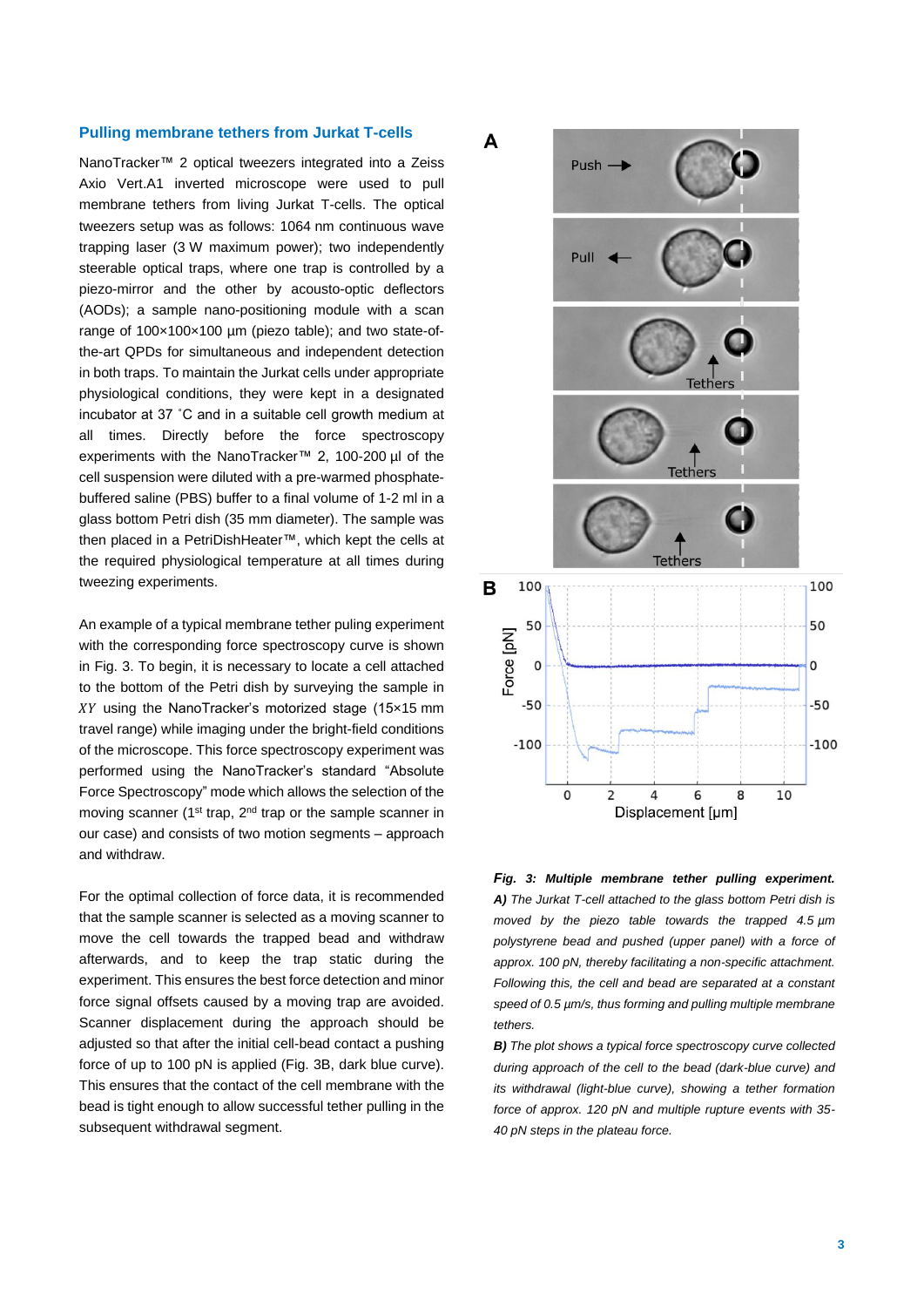Another important experiment parameter that can be controlled with the NanoTracker software is the scanner motion speed. For the collection of the force spectroscopy curves presented here, the speed was set at 0.5-1.0 µm/s for the stable pulling of tethers to lengths of up to several tens of micrometers. Collecting force spectroscopy curves at different velocities and determining the  $F_t$  and  $F_p$  provides a more detailed characterization of the membrane's viscoelastic properties.

We found that, in this case, using plain or carboxylated polystyrene beads didn't lead to the formation of stable tethers in the Jurkat cells. Hence, to induce a good nonspecific binding required for successful tether pulling, the beads and cells were treated with Concanavalin A. The recommended protocol is to incubate a batch suspension of the beads with Concanavalin A (5-10 µl Con A to 1 ml of the bead solution). After a 100-fold dilution, the beads can be introduced to the Petri dish with the cells. Similarly, the beads can be coated with immunoglobulin G (IgG) antibodies.

Fig. 3A represents an example of multiple tether formation. For many types of living cells, very long membrane tethers measuring tens of micrometers can easily be pulled. In turn, the thickness of such tethers is typically in the range of several hundred nanometers in diameter. This is at the limit of the optical resolution of conventional bright-field microscopy and additional efforts are required to improve observation of the tethers in the optical image. The tethers in Fig. 3A can be seen as a result of a digital background subtraction algorithm implemented in the NanoTracker's camera software, which can dramatically improve the signal-to-noise ratio of the image collected with a digital camera.

The corresponding force spectroscopy curve (Fig. 3B) demonstrates a characteristic multi-step change in force with increased cell-bead separation. These are the rupture events of individual tethers in the bunch. Caution is advised in the interpretation of data in such experiments, as it is difficult to judge whether an event is due to the breakage of a single tether or several tethers. However, in this experiment, we observed a very similar rupture force of about 35-40 pN across all force jumps, which allows us to determine with a high degree of certainty that these represent a single tether rupture event.

An example of pulling a single membrane tether from a Jurkat T-cell is shown in Fig. 4. In contrast to the experiment



*Fig. 4: A single membrane tether pulling experiment. A) A Jurkat T-cell attached to the glass bottom Petri dish is moved and pushed against the 4.5 µm polystyrene bead, facilitating nonspecific attachment. Separating the cell and the bead at a constant speed of 0.5 µm/s induces a single membrane tether formation and its pulling is recorded.*

*B) The corresponding force spectroscopy curve for the single tether formation and pulling (light blue curve for approach; and dark blue for separation).*

shown in Fig. 3, the cell and bead are separated in the reverse direction, which enables the tether (and the deflecting bead) to be pulled to the right-hand side of trap. In the NanoTracker software, this direction is selected as a positive axis for the force detection. Therefore, in figures 3 and 4, the pulling forces are read as negative and positive respectively. From the force spectroscopy curve in Fig. 4B,  $F_t$  can be clearly observed and measured at 68 pN. When the tether is formed and initially extruded from the cell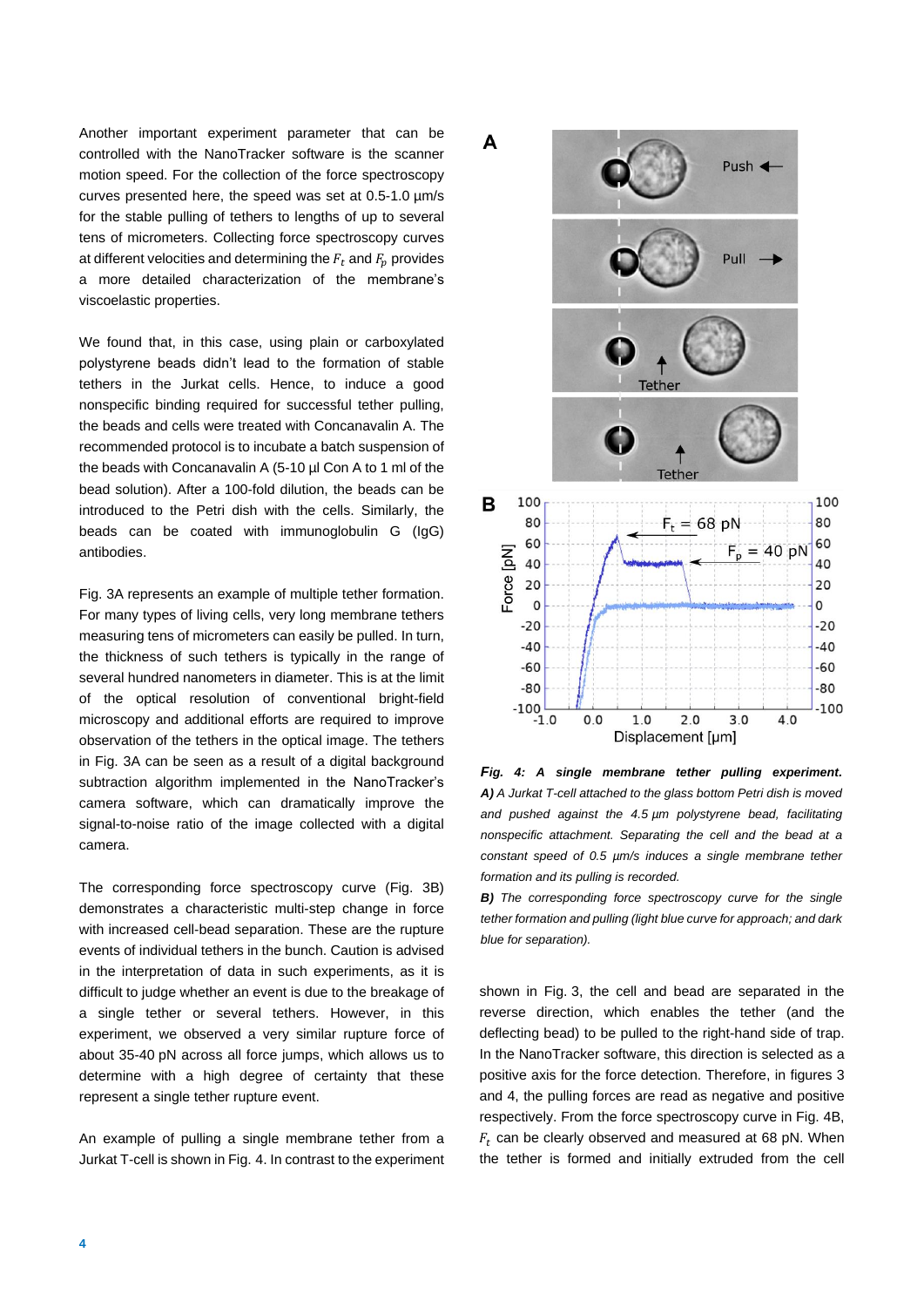membrane, the force is reduced by 28 pN and remains at a constant  $F_n$  of 40 pN, while the length of the tether increases. Increasing the cell-to-bead separation to about 1.8 µm ultimately results in tether rupture.

#### **Conclusion**

We have successfully used the latest generation NanoTracker™ 2 optical tweezers to study the mechanical properties of Jurkat T-cells. It was demonstrated that the instrument can be used in membrane tether pulling experiments on living cells while, non-invasively, measuring the tether formation force and plateau force with a high resolution and reproducibility. The cellular mechanical properties obtained this way vary for different type of cells. Membrane tension can fluctuate in different regions of the same cell, in moving cells, and as a result of differences in the composition of the plasma membrane and the surface of the substrate [10].

New applications, especially in combination with highresolution fluorescence microscopy, are continuously being developed with the aim of shedding more light on the fascinating interplay between cellular mechanics, dynamics and signaling. For further reading on these topics, we recommend our technical notes on fluorescence and confocal integration with the NanoTracker™ optical trapping system which can be found at

[https://www.bruker.com/en/products-and](https://www.bruker.com/en/products-and-solutions/microscopes/optical-tweezers.html)[solutions/microscopes/optical-tweezers.html](https://www.bruker.com/en/products-and-solutions/microscopes/optical-tweezers.html)

## **Acknowledgements**

We would like to thank Farah Mustapha and Pierre-Henri Puech (Aix Marseille Univ, CNRS, INSERM, LAI, Marseille, France) for providing us with living Jurkat cells, helping with sample preparation, and providing valuable insights over the course of the measurements.

#### **Authors**

Vitaliy Oliynyk (JPK BioAFM Business, Bruker Nano GmbH)

#### **References**

- 1. Wozniak, A., Van Mameren, J. and Ragona, S., 2009. Single-Molecule Force Spectroscopy Using the NanoTracker™ Optical Tweezers Platform: from Design to Application. Current pharmaceutical biotechnology, 10(5), pp.467-473.
- 2. van Mameren, J., Eggert, H., Behme, G. and Jaehnke, T., 2011, April. NanoTracker: force-sensing optical tweezers for quantitative single-molecule nanomanipulation. In Novel Techniques in Microscopy (p. JTuA28). Optical Society of America
- 3. Rauch, P., & Jähnke, T., 2014. Optical Tweezers For Quantitative Force Measurements And Live Cell Experiments. Microscopy Today, 22(4).
- 4. Ashkin, A., Dziedzic, J.M. and Yamane, T., 1987. Optical trapping and manipulation of single cells using infrared laser beams. Nature, 330(6150), pp.769-771.
- 5. JPK Instruments, Optical Tweezers Combined with Multi-Fluorescence Microscopy, Application Note. https://www.jpk.com/app-technotes-img/Optical-Tweezers/pdf/jpk-tech-fluorescence-integration.1.pdf
- 6. JPK Instruments, Quantifying cell-virus interactions using NanoTracker™ optical tweezers. Application Note. https://www.jpk.com/app-technotes-img/Optical-Tweezers/pdf/jpk-app-nt-tethers.1.pdf
- 7. Lansky, Z., Braun, M., Lüdecke, A., Schlierf, M., ten Wolde, P.R., Janson, M.E. and Diez, S., 2015. Diffusible crosslinkers generate directed forces in microtubule networks. Cell, 160(6), pp.1159-1168.
- 8. Johansen, P. L., Fenaroli, F., Evensen, L., Griffiths, G., & Koster, G. (2016). Optical micromanipulation of nanoparticles and cells inside living zebrafish. Nature communications, 7(1), 1-8.
- 9. JPK Instruments, Characterizing quantitative measurements of force and displacement with optical tweezers on the NanoTracker™. Application Note. https://www.jpk.com/apptechnotes-img/Optical-Tweezers/pdf/jpk-nt-techcalibration.1.pdf
- 10. Arbore, C., Perego, L., Sergides, M. and Capitanio, M., 2019. Probing force in living cells with optical tweezers: from singlemolecule mechanics to cell mechanotransduction. Biophysical reviews, pp.1-18.